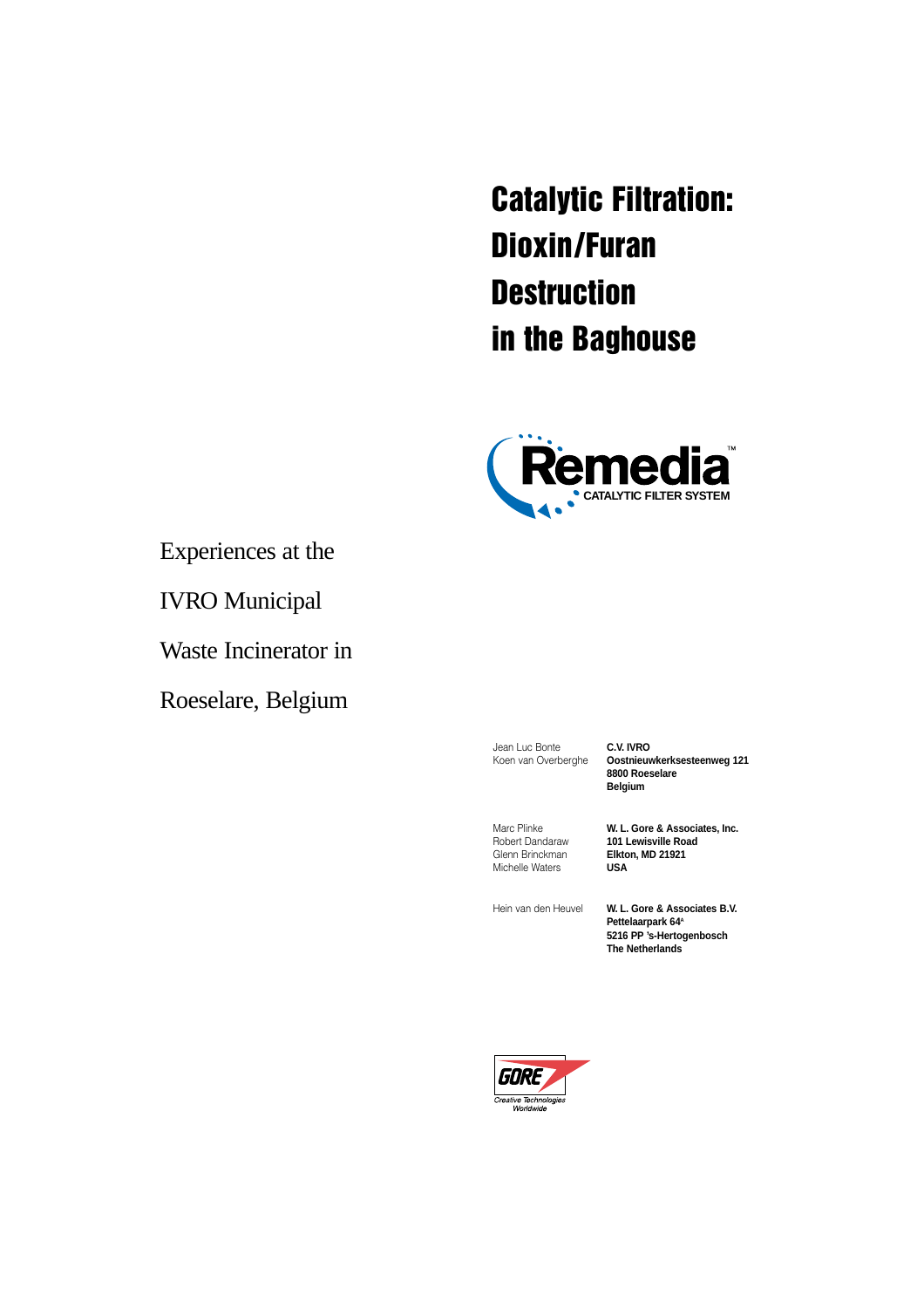# **Abstract**

This paper describes the current status of air pollution control at the municipal waste incinerator of IVRO, Roeselare, Belgium, using the REMEDIA™ D/F catalytic filter system for dioxin/furan destruction and particulate control. Several catalytic filters were first installed in the baghouse in October 1996, to investigate catalyst activity. Pilot scale tests were then conducted from March 1997 to July 1998, to evaluate the dioxin destruction efficiency of various catalysts. In October 1998, the full installation of the plant was completed.

This paper is divided into five parts. Part 1 focuses on the current dioxin/furan emissions to show that the catalytic filter system destroys dioxin/furans below the regulatory limit of 0.1 ng(ITEQ)/Nm<sup>3</sup> at 11%  $O_2$ . In Part 2, catalyst durability is demonstrated. For three years a consistent destruction of dioxins and furans has been observed. Part 3 focuses on the quality of dioxin/furan concentration measurements. Several measurement companies have been evaluated showing measurement accuracy of 15% within one company. In Part 4, the ability of the REMEDIA D/F filters to remove particles is demonstrated. In over 100 measurements, the clean gas dust concentrations were below 1 mg/Nm3, and often below the detection limit of 0.2 mg/Nm3. In Part 5, the total release of dioxins into the environment is evaluated. When comparing the catalytic filter system with an activated carbon injection system, the catalyst filter system not only decreased the gaseous dioxin/furan emissions by more than 99%, but also decreased the particulate phase dioxin/furan emissions by more than 93%.



## **Background**

### **Plant Information**

The IVRO municipal waste incinerator is located in Roeselare, Belgium. As shown in Figure 1, the plant consists of a Stoker – Boiler – ESP – Dry Lime Injection – Fabric Filter Baghouse. The baghouse operating temperature varies between 200˚C and 230˚C.

### **Plant History**

The plant was built in 1976 and consisted of two lines, each having a stoker, an air cooler and an electrostatic precipitator (ESP). In 1985, IVRO installed a dry gas cleaning system and increased the capacity from 3.2 t/h to 4 t/h per line. Including further optimization steps, the total investment for the plant at that time was approximately 14 million euro.

In 1990, IVRO switched from dry lime to Spongiacal® , an expanded lime, to reduce emissions of chlorines to approximately 10 mg/Nm<sup>3</sup>. By installing GORE-TEX<sup>®</sup> membrane filter bags, the particulate emissions were reduced to less than 1 mg/Nm3. In 1996, new dioxin regulations were enacted, prompting IVRO to install a powdered activated carbon injection system (PAC), to reduce dioxin emissions below 0.1 ng(ITEQ)/Nm3. The PAC system was used at high temperatures of 200-230 °C. At these temperatures corrosion is kept to a minimum, and Spongiacal can be added with screw conveyers. However, the disadvantage of using PAC at high temperatures is the danger of fires in the baghouse. The burning carbon-rich fly ash not only damages the filter bags, but also the dust evacuation equipment. To avoid a subsequent plant shutdown, IVRO began looking for alternative technologies for dioxin and particulate control. In 1998, IVRO invested an additional 4.5 million euros to renovate the stokers and ESP, and install new de-ashing and electrical control systems. The catalytic filter system was installed in the existing baghouse without any changes to the operation. Today the plant can be operated to be within compliance with all European environmental regulations.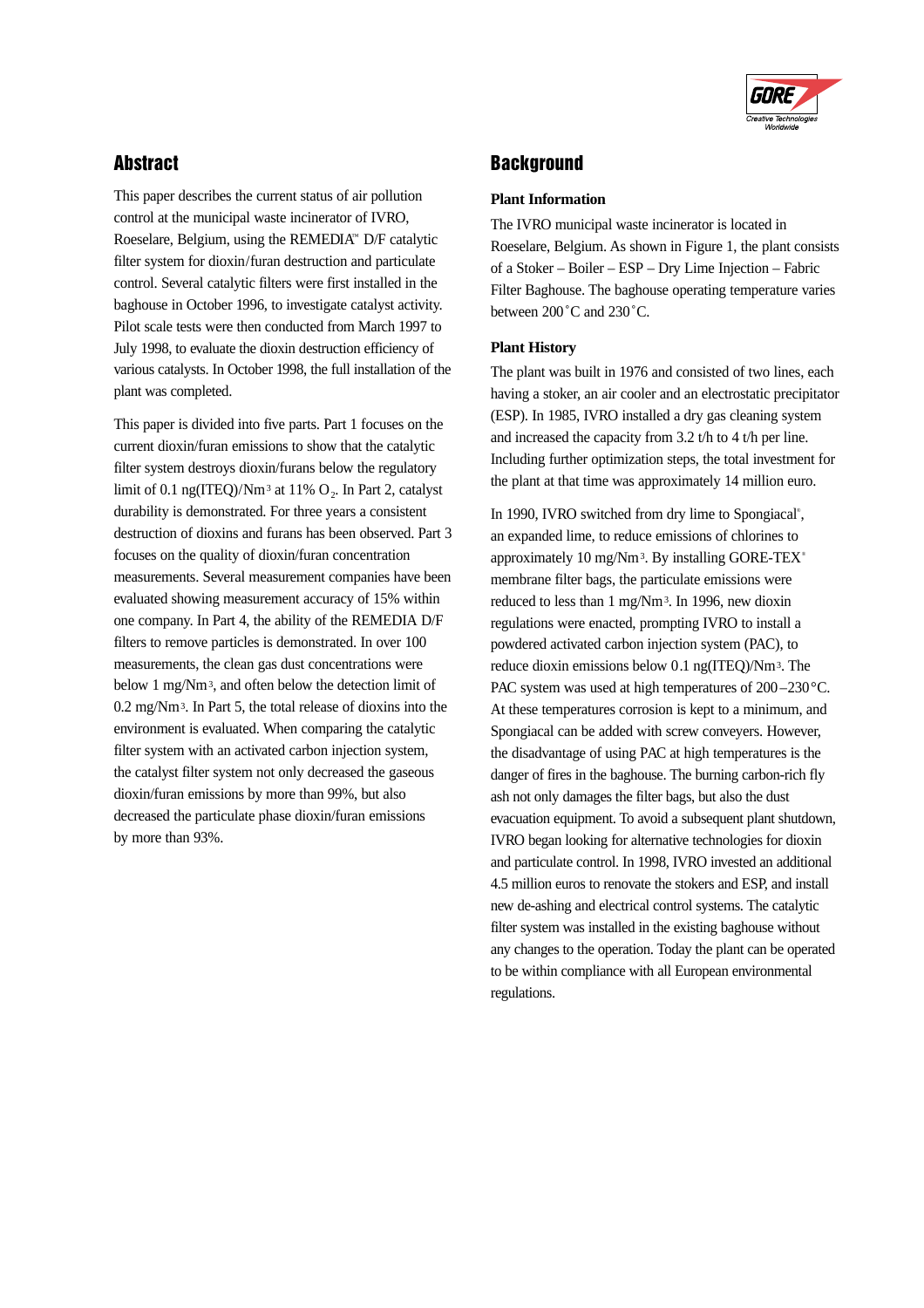

Figure 1 IVRO plant schematic diagram with current dioxin concentrations in the raw gas (before the baghouse), clean gas (after baghouse) and stack using the REMEDIA D/F catalytic filter system. All dioxin/furan emissions in (ITEQ) at  $11\%$  O<sub>2</sub>.

#### **Catalytic Filtration Product Information**

REMEDIA D/F catalytic filter system is manufactured by W. L. Gore & Associates. This new system consists of a GORE-TEX® membrane laminated to a catalytically active felt. The felt is composed of chemically active fibers containing a variety of specially produced catalysts. As gases pass through the felt, a catalytic reaction is induced and dioxins/furans are decomposed into harmless gaseous components. The new fiber provides the GORE-TEX membrane filter bag with multifunctional filtration capabilities. The GORE-TEX membrane provides particulate collection, while the catalytic substrate will destroy highly toxic gaseous pollutants. The temperature range required for catalytic reaction is as low as 140˚C to 260˚C. A minimum temperature of 180˚C is preferred.

## **Experimental Procedure**

### **Filter Installation Dates**

Deactivation studies with catalytic materials in the main baghouse at IVRO and other combustion plants started in October 1995. The first complete REMEDIA D/F catalytic filter system was installed in March 1997 into a 1000 m3/h pilot baghouse. Full compartments of REMEDIA D/F filters

were installed in the main baghouse at IVRO in July 1997. After showing continued catalyst activity, the whole plant was equipped with REMEDIA D/F filters in October 1998. Today, IVRO has a total of more than 3 years experience with REMEDIA D/F filters in real gas conditions. In the process, more than seven catalysts were tested for dioxin/furan destruction, reaction by-product generation, and continued catalyst activity.

#### **Dioxin Measurement Procedure**

All stack measurements at IVRO were conducted according to the Euro Norm EN 1648. All other measurements of raw gas (before the baghouse) and clean gas (after the baghouse) were conducted according to the same method, but with sampling times of three hours (see Figure 1).

### **Results**

#### **Part 1 – Current Dioxin/Furan Emissions at IVRO**

All measurements at the baghouse inlet and outlet for Lines 1 and 2, as well as the stack measurements, were conducted simultaneously. All tests were conducted without the injection of activated carbon. The measurement results are presented in Figure 1.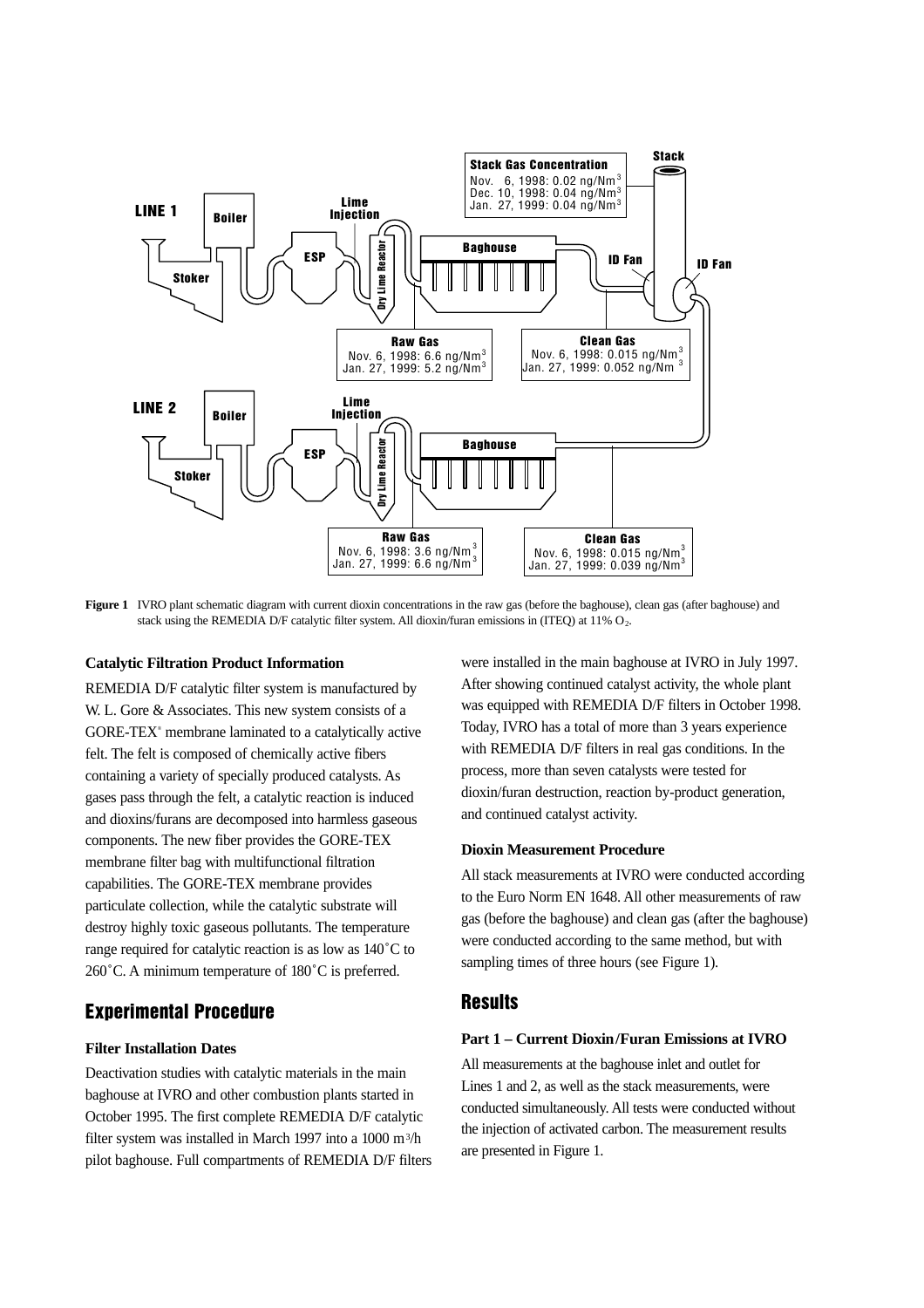

## **Full Scale Municipal Waste Incinerator**

Results over 35 Months



**Figure 2** Dioxin concentration of the raw and clean gas, using REMEDIA D/F catalytic filter system to demonstrate continued dioxin destruction performance during incinerator operation at temperatures of 200˚C to 230˚C. All measurements were conducted according to the Euro Norm EN 1648. After destruction efficiency was quantified, raw gas readings were discontinued. "Compartment Data" represent 3-hour measurements directly before the baghouse (raw gas) and after the baghouse compartment (clean gas). "Stack Data" represent measurements in the stack (clean gas).

#### **Part 2 – Catalyst Life**

Over a three-year period, laboratory activity tests were conducted on several commercial and non-commercial catalysts after they were exposed to the actual flue gas conditions. After an extensive evaluation, only a select few catalysts maintained their original activity. In July 1997, these select few were then installed into several baghouse compartments of the IVRO municipal waste combustor, and their dioxin destruction performance was monitored. Then, in October 1998, REMEDIA D/F filters were installed in all baghouse compartments. The raw and clean gas dioxin concentrations of one specific compartment and the entire plant are shown in Figure 2.

### **Part 3 – Quality of the Measured Dioxin/Furan Emissions**

More than 100 dioxin/furan measurements were conducted at IVRO. An extensive measurement accuracy program concluded that the measurement company (MPU, Germany) was able to accurately measure dioxin/furan emissions within 15%. This accuracy was achieved at dioxin concentrations as low as 0.01 ng(ITEQ)/Nm3 .

#### **Part 4 – Particulate Control**

More than 100 dust concentration measurements were completed at the IVRO incinerator. The clean gas dust concentration did not exceed the 1 mg/Nm3 level. In most cases, for sampling times of 3 hours, the dust level was at or below the dust detection level of 0.2 mg/Nm<sup>3</sup> at 11%  $O_2$ . To evaluate the total release of dioxins into the environment, a comparison was made between the PAC and the REMEDIA D/F catalytic filter system. To do this, gas and solid phase PCDD/F emissions were tested.

#### **Part 5 – Total Release of Dioxins into the Environment**

In January 1998, the gaseous dioxin emissions were 0.07 ng/Nm3 with the PAC system. In January 1999, the gaseous PCDD/F emissions were 0.04 ng/Nm3 (see Figure 1) utilizing the REMEDIA D/F catalytic filter system, without the injection of carbon. To determine the amount of dioxins released into the environment before and after installation of the REMEDIA D/F filters, the gas and particulate phase dioxin emissions needed to be evaluated.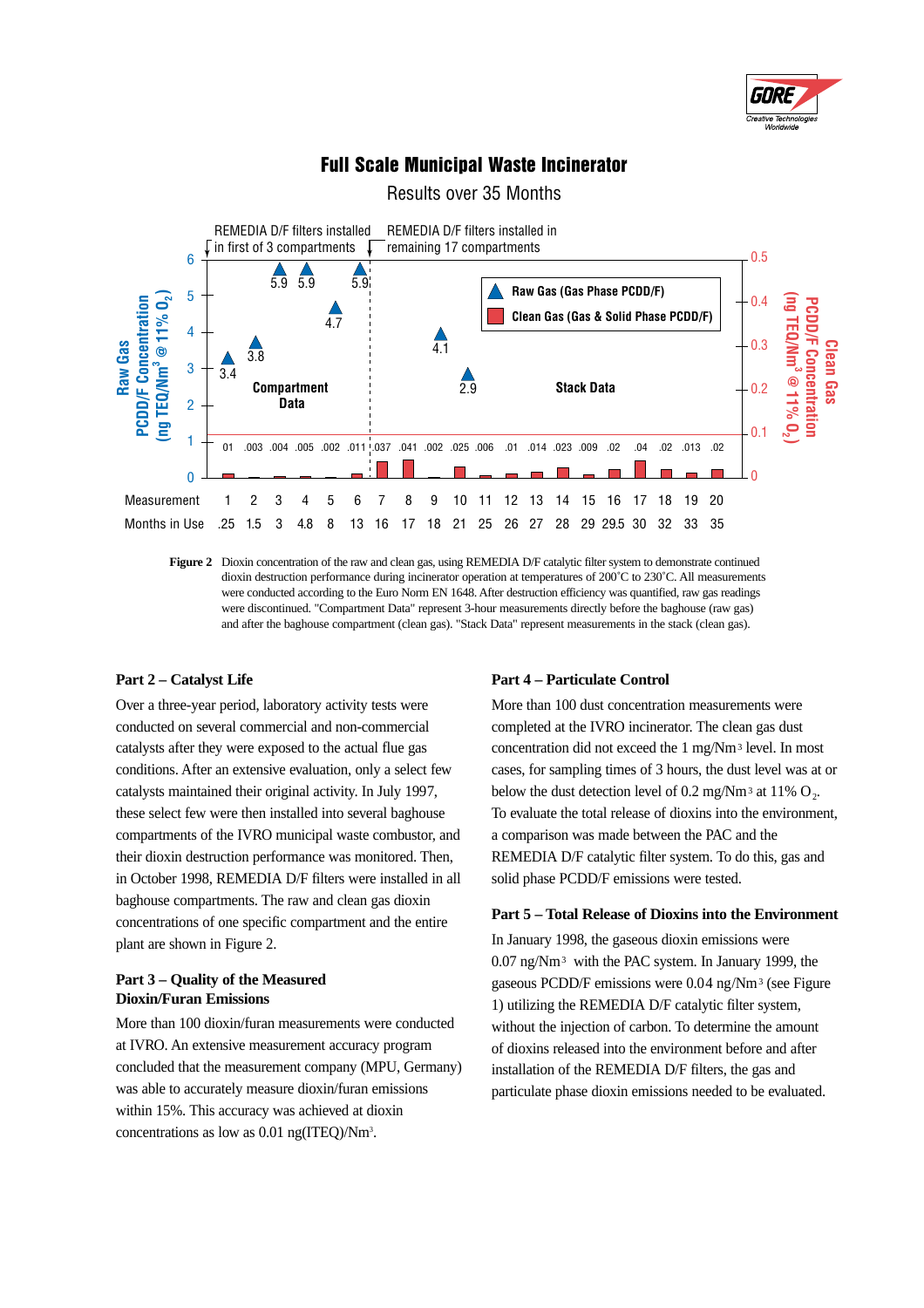| <b>Measurement</b><br><b>Number</b> | <b>Date</b>      | <b>PCDD/F</b> in Hopper<br><b>Dust Using PAC</b><br>[ng ITEQ/kg dust] | <b>Date</b>      | <b>PCDD/F in Hopper Dust</b><br>Using REMEDIA D/F<br>Filters [ng(ITEQ)/kg dust] |
|-------------------------------------|------------------|-----------------------------------------------------------------------|------------------|---------------------------------------------------------------------------------|
|                                     | January 1, 1998  | 7490                                                                  |                  |                                                                                 |
|                                     | January 15, 1998 | 2240                                                                  | January 28, 1999 | 319                                                                             |
|                                     | January 15, 1998 | 1247                                                                  | January 28, 1999 | 248                                                                             |
| <b>Total Average</b>                |                  | 3659                                                                  |                  | 283                                                                             |

Table 1 Comparison of dioxin concentrations in the baghouse hopper dust.

In January 1998, the total amount of particulate entering the baghouse was  $2.5$  g/Nm<sup>3</sup> (0.1 g/Nm<sup>3</sup> fly ash + 0.15 g/Nm<sup>3</sup> PAC + 2.25  $\text{g}/\text{Nm}^3$  Spongiacal) during PAC injection. In January 1999, 2.1 g/Nm<sup>3</sup> (0.25 g/Nm<sup>3</sup> fly ash + 1.85 g/Nm<sup>3</sup> Spongiacal) of particulate entered the baghouse after installation of the REMEDIA D/F filters. The particulate phase PCDD/F emissions from the stack are not included in this calculation because they are considered negligible due to the very low particulate emissions (see Part 4 above). Table 1 shows the measured dioxin concentrations of the dust released. In January 1998, powdered activated carbon and lime were injected into the baghouse.

The total dioxin/furan emissions reduction with the REMEDIA D/F catalytic filter system can be calculated as follows:

Particulate phase PCDD/F emissions from baghouse Gas phase PCDD/F emissions from stack Total PCDD/F emissions

> Amount of filter dust from baghouse hopper x PCDD/F concentration in hopper dust Particulate phase PCDD/F emissions from baghouse

Therefore, the total PCDD/F emissions using:

GORE-TEX membrane filter and PAC (Jan.'98):

 $0.07$  ng/Nm<sup>3</sup> + 2.5 g/Nm<sup>3</sup> x 3659 ng/kg 9.22 ng(ITEQ)/Nm3

REMEDIA D/F catalytic filter system (Jan.'99):

 $0.04$  ng/Nm<sup>3</sup> + 2.1 g/Nm<sup>3</sup>

$$
\begin{array}{c}\n \mathbf{x} \\
 \hline\n 283 \text{ ng/kg}\n \end{array}
$$

0.63 ng(ITEQ) /Nm3

The total reduction of dioxin/furan emissions into the environment using the REMEDIA D/F catalytic filter system exceeds 93% when compared to PAC injection. At a total flow rate of 60,000 Nm3 /h (both lines), the total amount of dioxin/furans destroyed each year is equal to about 4 g (ITEQ).

When comparing total release of PCDD/F from the baghouse into the environment per ton of municipal waste burned:

- Using powder activated carbon: 69 µg/ton of municipal waste
- Using the catalytic filter system: 4.7 µg/ton of municipal waste

# **Discussion**

It was demonstrated that the REMEDIA D/F catalytic filter system can destroy dioxins and furans to levels significantly below the regulatory limits. The expected life of the filter is in excess of five years according to long duration tests. Laboratory examinations of the catalysts have shown no statistically significant decrease in catalyst activity. This data confirms the findings of many catalyst companies, which indicate that catalytic honeycomb systems exceed three-year lifetimes if not exposed to incinerator dust. High particulate removal with the GORE-TEX membrane was also demonstrated. In all cases, a clean gas dust concentration of below 1 mg/Nm<sup>3</sup> at 11%  $O_2$  was achieved.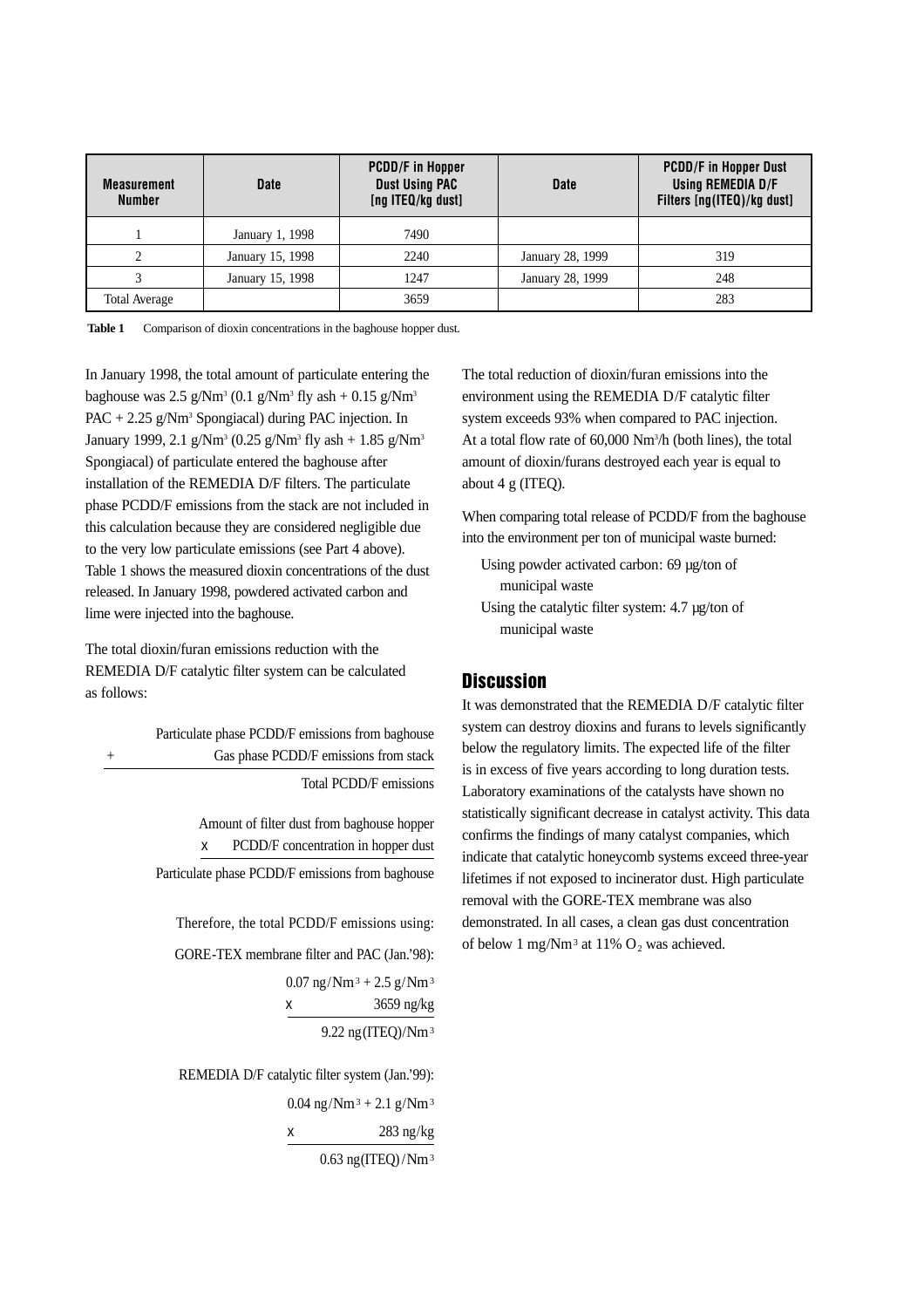

The total amount of PCDD/F released into the environment was reduced by more than 8 ng(ITEO)/Nm<sup>3</sup> flue gas. When comparing the raw gas and filter material PCDD/F concentrations during PAC and catalytic filter use, it is found that the PCDD/Fs were destroyed and not simply adsorbed onto the filter material. The demonstrated overall lower dioxin release into the environment is, therefore, mostly due to the absence of carbon in the baghouse solid residue.

## **Conclusion**

The emissions of PCDD/F from the IVRO municipal waste incinerator in Roeselare, Belgium, are significantly below 0.1 ng(ITEQ)/Nm<sup>3</sup> at 11%  $O_2$  using the REMEDIA D/F catalytic filter system. REMEDIA D/F catalytic filters that were installed three years ago remain active, and still reduce emissions below 0.1 ng(ITEQ)/Nm<sup>3</sup> at 11%  $O_2$ . Several reliability measurements have been conducted, all indicating that the chosen measurement company is capable of reliably measuring dioxin/furan emissions (within 15%) for concentrations as low as 0.01 ng(ITEQ)/Nm<sup>3</sup> at 11%  $O_2$ . Lastly, in over 100 measurements, the clean gas dust concentrations were below 1 mg/Nm<sup>3</sup> (at 11%  $O_2$ ), often below the detection limit of 0.2 mg/Nm<sup>3</sup> (at 11%  $O_2$ ).

The total amount of dust removed from the baghouse hoppers has decreased since the PAC injection system was turned off. In addition, the contamination of the fly ash with dioxins and furans decreased because the dioxins and furans are destroyed by the REMEDIA D/F catalytic filter system. In order to verify the performance of the REMEDIA D/F catalytic filter system, stack tests and an additional 100 PCDD/F measurements within the system have been conducted. Most importantly, the total PCDD/F emissions of the plant, including gaseous stack emissions and hopper dust emissions, were reduced by more than 93% from levels associated with using PAC. This reduction is due to a minimization of the amount of additives (PAC) and subsequent reduction of baghouse dust toxicity.

## **Acknowledgement**

The authors wish to thank Michael Wilken from MWC, Berlin, Germany, and the measurement company, MPU, Berlin, Germany, for their support.